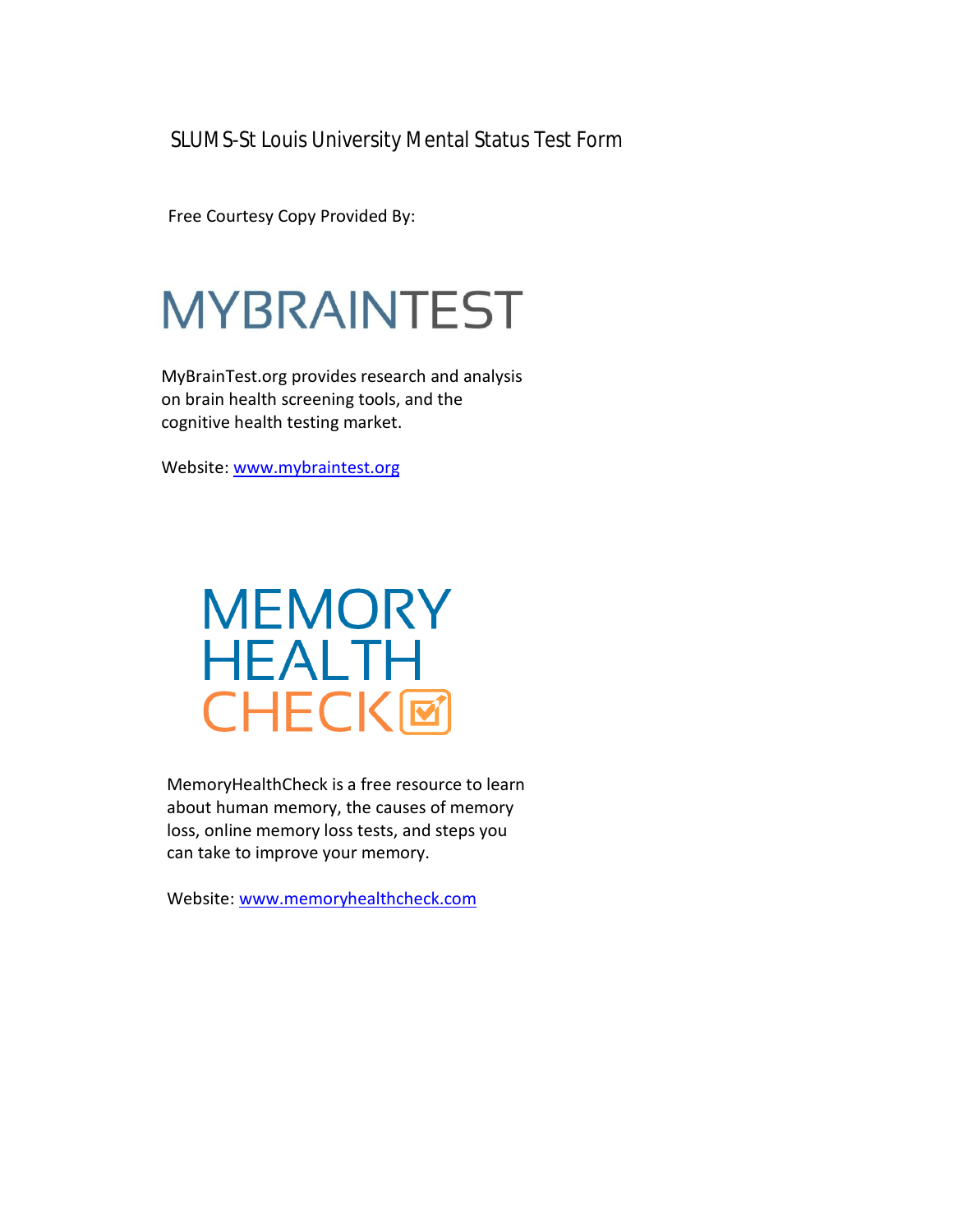## **VAMC SLUMS Examination**

Questions about this assessment tool? E-mail aging@slu.edu

| Name | Age<br><u> 1989 - Johann Barbara, margaret eta idazlearia (h. 1989).</u>                                                                                                                                                                                                                                                                                                                                                                                                                                                                                                                                                               |  |  |  |
|------|----------------------------------------------------------------------------------------------------------------------------------------------------------------------------------------------------------------------------------------------------------------------------------------------------------------------------------------------------------------------------------------------------------------------------------------------------------------------------------------------------------------------------------------------------------------------------------------------------------------------------------------|--|--|--|
|      | Level of education<br>Is the patient alert?                                                                                                                                                                                                                                                                                                                                                                                                                                                                                                                                                                                            |  |  |  |
|      | 1. What day of the week is it?                                                                                                                                                                                                                                                                                                                                                                                                                                                                                                                                                                                                         |  |  |  |
| /1   | 1 2. What is the year?                                                                                                                                                                                                                                                                                                                                                                                                                                                                                                                                                                                                                 |  |  |  |
| /1   | 1 3. What state are we in?                                                                                                                                                                                                                                                                                                                                                                                                                                                                                                                                                                                                             |  |  |  |
|      | 4. Please remember these five objects. I will ask you what they are later.<br>Pen<br>Tie<br>House<br>Apple<br>Car                                                                                                                                                                                                                                                                                                                                                                                                                                                                                                                      |  |  |  |
|      | 5. You have \$100 and you go to the store and buy a dozen apples for \$3 and a tricycle for \$20.<br>O<br>How much did you spend?<br>$\mathbf{2}$<br>How much do you have left?                                                                                                                                                                                                                                                                                                                                                                                                                                                        |  |  |  |
| /3   | 6. Please name as many animals as you can in one minute.<br>$\bullet$ 0-4 animals<br>$\overline{1}$ 5-9 animals<br>$\overline{2}$ 10-14 animals<br>$3$ 15+ animals                                                                                                                                                                                                                                                                                                                                                                                                                                                                     |  |  |  |
|      | 7. What were the five objects I asked you to remember? 1 point for each one correct.<br>8. I am going to give you a series of numbers and I would like you to give them to me<br>backwards. For example, if I say 42, you would say 24.<br>$\textcircled{\small{1}}$ 87<br>1 649<br>18537                                                                                                                                                                                                                                                                                                                                              |  |  |  |
|      |                                                                                                                                                                                                                                                                                                                                                                                                                                                                                                                                                                                                                                        |  |  |  |
|      | 9. This is a clock face. Please put in the hour markers and the time at<br>ten minutes to eleven o'clock.<br>Hour markers okay<br>Time correct<br>1 10. Please place an X in the triangle.                                                                                                                                                                                                                                                                                                                                                                                                                                             |  |  |  |
| /2   | Which of the above figures is largest?<br>10                                                                                                                                                                                                                                                                                                                                                                                                                                                                                                                                                                                           |  |  |  |
| /8   | 11. I am going to tell you a story. Please listen carefully because afterwards, I'm going to ask<br>you some questions about it.<br>Jill was a very successful stockbroker. She made a lot of money on the stock market. She then<br>met Jack, a devastatingly handsome man. She married him and had three children. They lived in<br>Chicago. She then stopped work and stayed at home to bring up her children. When they were<br>teenagers, she went back to work. She and Jack lived happily ever after.<br>2 What work did she do?<br>What was the female's name?<br>When did she go back to work?<br>What state did she live in? |  |  |  |
|      | <b>TOTAL SCORE</b>                                                                                                                                                                                                                                                                                                                                                                                                                                                                                                                                                                                                                     |  |  |  |

| <b>SCORING</b>               |                                        |  |  |
|------------------------------|----------------------------------------|--|--|
| <b>HIGH SCHOOL EDUCATION</b> | <b>LESS THAN HIGH SCHOOL EDUCATION</b> |  |  |
|                              |                                        |  |  |
|                              |                                        |  |  |
|                              |                                        |  |  |

CLINICIAN'S SIGNATURE DATE TIME

SH Tariq, N Tumosa, JT Chibnall, HM Perry III, and JE Morley. The Saint Louis University Mental Status (SLUMS) Examination for detecting mild cognitive impairment and dementia is more sensitive than the Mini-Mental Status Examination (MMSE) - A pilot study. *Am J Geriatr Psych* 14:900-10, 2006.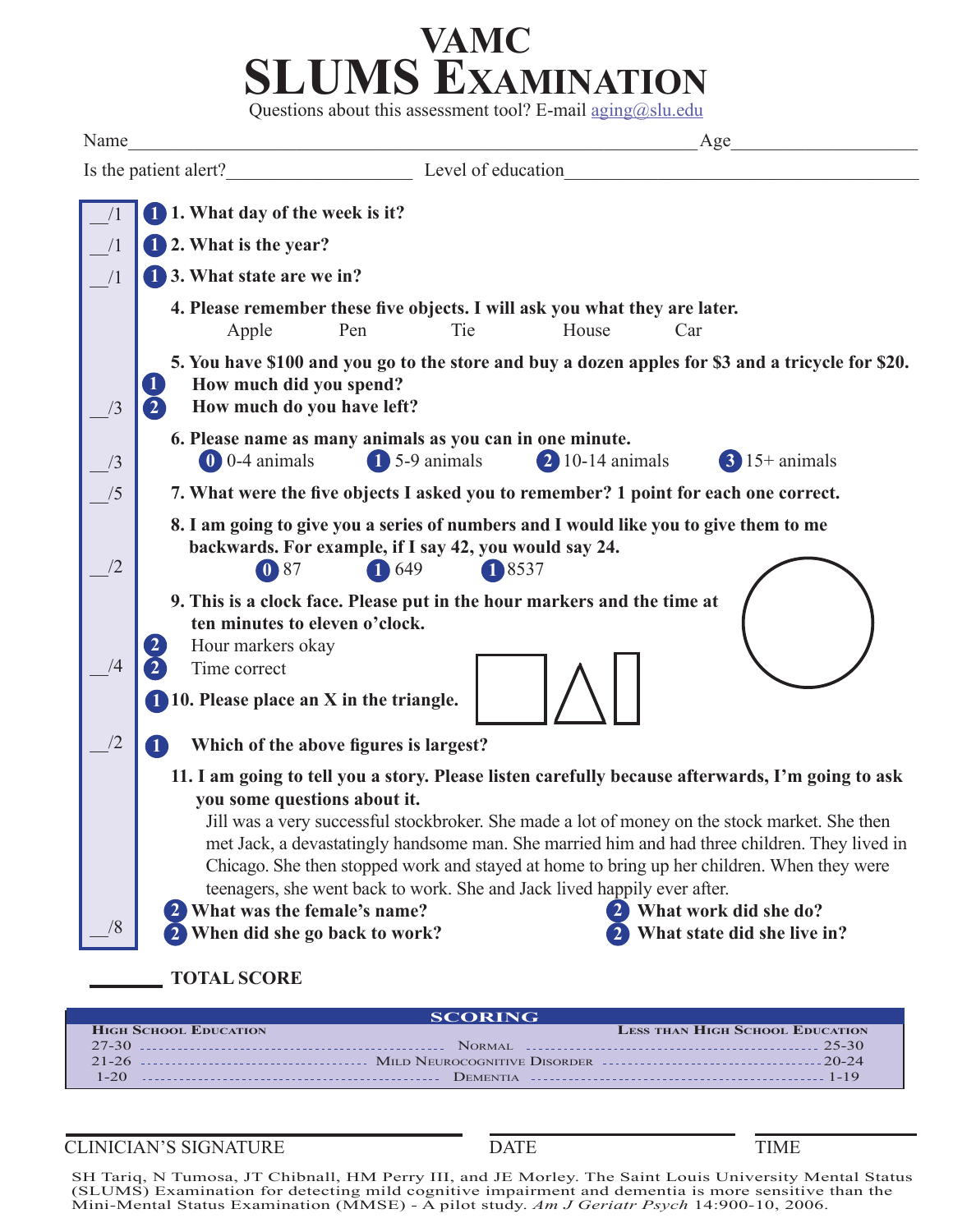### **VAMC Saint Louis University Mental Status Examination Form Details**

**Who Can Complete the Form:** Social Services, Reflections/Passages Program Coordinators, Licensed Nurses, MDs, NPs, OTs, PTs, Residence Supervisors and Other Qualified Healthcare Professional who have been trained (and retrained annually) by viewing the VA-produced DVD (available upon request to [tumosan@slu.edu\)](mailto:tumosan@slu.edu).

**Purpose of the Form:** To screen individuals to look for the presence of cognitive deficits, and to identify changes in cognition over time.

#### **Instructions for Use:**

- 1. Complete resident demographics at the top of the page.
- 2. We recommend that you put the date and the name of the evaluator on the bottom of the page as well (see #19).
- 3. Administration should be conducted privately and in the examinee's primary language. Be prepared with the items you need to complete the exam. You will need a watch with a second hand on it.
- 4. Record the number of years the patient attended school. If the patient obtained an Associates, Bachelor's, Master's or Doctorate degree, note the degree achieved instead of actual years of school attended.
- 5. Determine if the patient is alert. Do not answer "yes" or "no", but indicate level of alertness. Alert indicates that the individual is fully awake and able to focus. Other descriptors include: drowsy, confused, distractible, inattentive, preoccupied.
- 6. Begin by asking the patient the following: "**Do you have any trouble with your memory?" "May I ask you some questions about your memory?"**  Then proceed with the exam questions.
- 7. Read the questions aloud clearly and slowly to the examinee. It is not usually necessary to speak loudly but it is necessary to speak slowly.
- 8. Begin by asking the patient something similar to the following:

"**Do you have any trouble with your memory?" "May I ask you some questions about your memory?" "I'd like to see how good your memory is by asking you some questions." You may need to reassure patients by telling them that this is not a test that they can fail but merely a tool much like a thermometer that takes temperature is a tool. What this does is checks for the amount of memory they have.** 

Then begin to administer the exam questions.

- 9. Score the questions as indicated on the examination.
- 10. On question #4, read the statement as listed on the exam. Ask the patient to repeat each of the five objects (Apple, Pen, Tie, House, Car) that you recite to make sure that the patient heard and understood what you said. Repeat them as many times as it takes for the patient to repeat them back to you correctly.